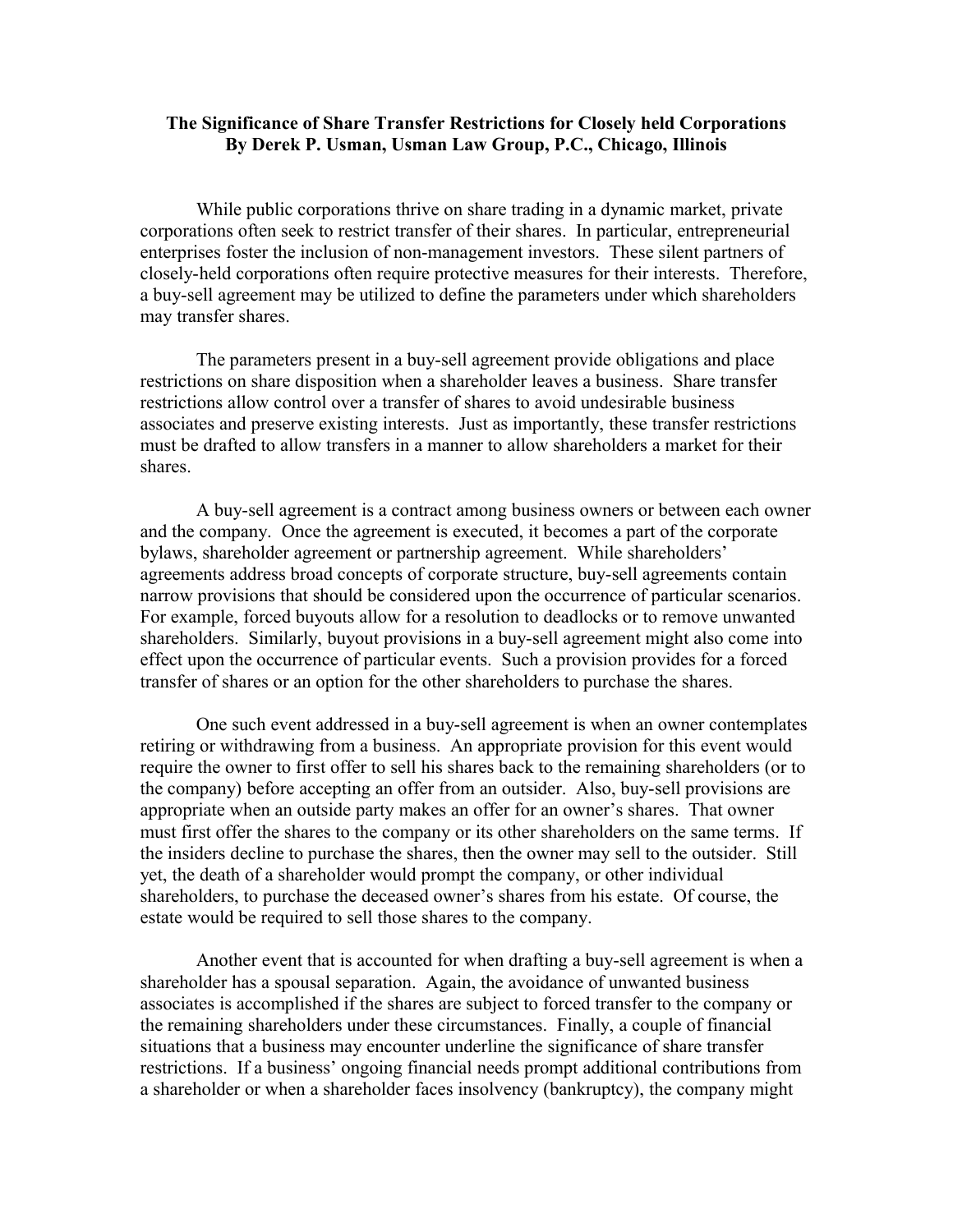realize that the shareholder in question is not able to contribute further to the company or the shareholder's shares are subject to seizure from creditors. Thus, it would be wise for share transfer provisions to be present in a buy-sell agreement for these occasions.

Another important consideration is when a closely held corporation elects to be taxed under Subchapter S of the Internal Revenue Code. To preserve S-Corporation status, a buy-sell agreement for a C-Corporation might not be adequate and the agreement must be tailored for a S-Corporation. A S-Corporation election would be terminated if a shareholder transfers shares to a corporation, certain trusts or a partnership.

Another caveat with S-Corporation agreements is the prevention of any breach of the agreement. While share transfer restrictions will limit how or to whom a shareholder's interest may be transferred, other provisions might be desirable. These additional provisions would assert that attempted transfers in violation of the agreement are void on their face; that the corporation's or other shareholder's purchase options are given effect prior to the breach; and that the occurrence of an attempted breach automatically vests title of the shares in the corporation. Additionally, practitioners may also utilize liquidated damage provisions to help deter the occurrence of a breach.

The presence of share transfer restrictions should also provide a mechanism for establishing a fair price for the shares. There are as many methods of setting the purchase price of shares, as there are members of the Illinois Bar. The facts and circumstances of the business operations should dictate the method employed in setting a fair price. The important thing is to have a pricing method in place before the need arises.

For reference, please note the following relevant Illinois statutes that provide validity to share transfer restrictions contained in buy-sell agreements. In fact, Illinois law imposes share transfers restrictions on an entity that incorporates in the form of a Close Corporation. 805 ILCS 5/1.80(s) states: "Close corporation" means a corporation organized under or electing to be subject to Article 2A of this Act, the articles of incorporation of which contain the provisions required by Section 2.10, and either the corporation's articles of incorporation or an agreement entered into by all of its shareholders provide that all of the issued shares of each class shall be subject to one or more of the restrictions on transfer set forth in Section 6.55 of this Act."

As a point of interest, in *Edmonton Country Club v. Case* [1975] 1 S.C.R. 534 it was held that even with a presumption that shares are freely transferable, a transfer of shares can be restricted. So long as there is no absolute restriction on transfer, share transfer restrictions are generally valid.

Without an agreement restricting share transfers, corporate shares would be freely transferable and prevent the remaining shareholders from maintaining a desirable ownership structure. The provisions drafted in buy-sell agreements allow shareholders to control ownership and create a market for shares that are otherwise likely to be illiquid.